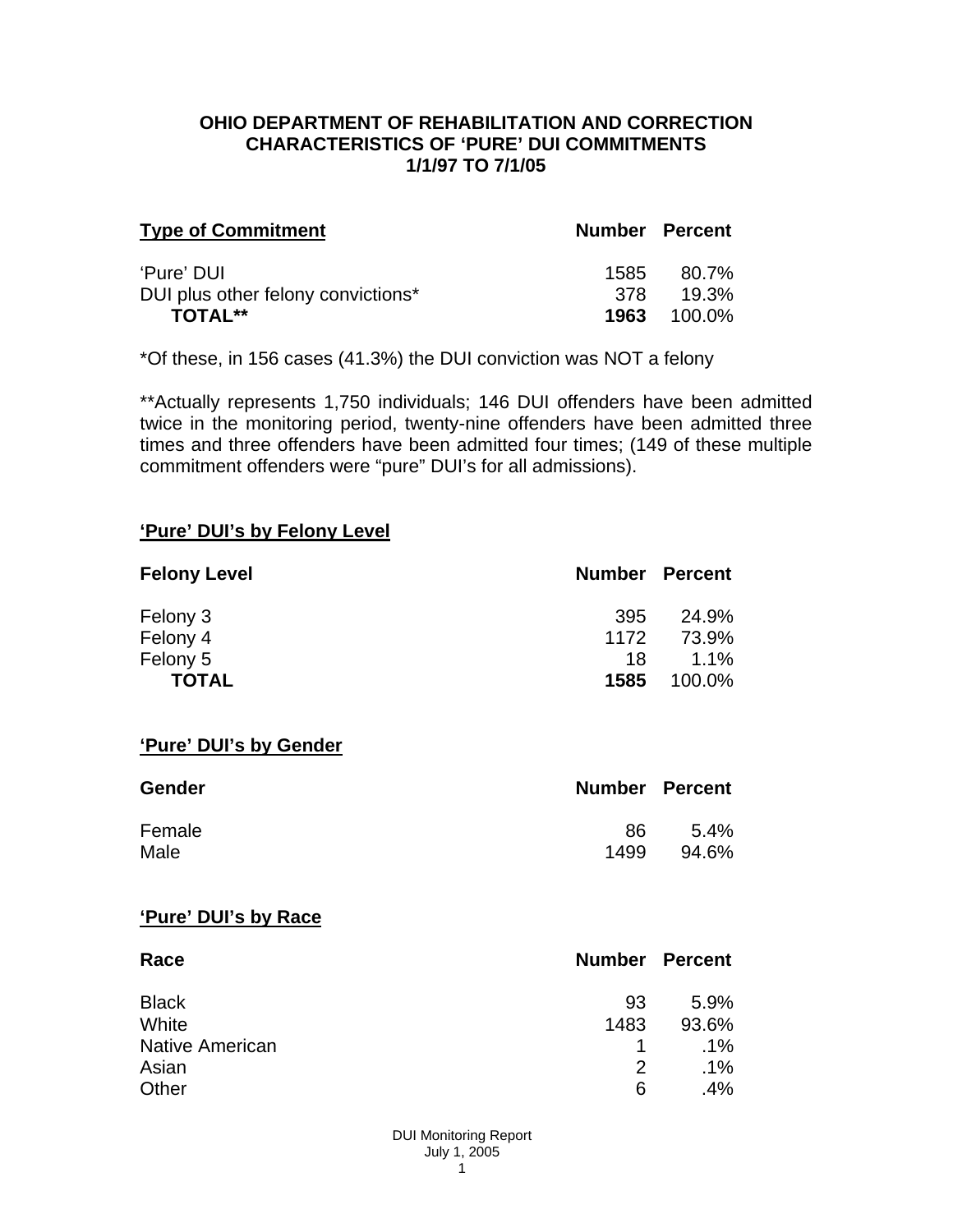# **'Pure' DUI's by Age at Commitment**

| <b>Age at Commitment</b> | <b>Number</b> | <b>Percent</b> |
|--------------------------|---------------|----------------|
| 25 and under             | 81            | 5.2%           |
| 26 to 30                 | 219           | 14.1%          |
| 31 to 35                 | 293           | 18.9%          |
| 36 to 40                 | 376           | 24.2%          |
| 41 to 45                 | 330           | 21.3%          |
| 46 to 50                 | 159           | 10.2%          |
| Over 50                  | 94            | 6.1%           |

| Range = $19$ to $77$ | Median = $38$ |
|----------------------|---------------|
| Mean $=$ 38.1        | Mode $= 38$   |

# **'Pure' DUI'S by Security Classification**

| <b>Security Level</b>                | <b>Number Percent</b> |        |
|--------------------------------------|-----------------------|--------|
| Level 1-A                            | 104                   | 6.6%   |
| Level 1-B                            | 1172                  | 73.9%  |
| Level 2                              | 182                   | 11.5%  |
| Level 3*                             | 126                   | 7.9%   |
| Level 4-B                            |                       | $.1\%$ |
| *Includes inmates still in reception |                       |        |

# **'Pure' DUI's by County of Commitment**

| <b>County of Commitment</b> | <b>Number</b> | <b>Percent</b> |
|-----------------------------|---------------|----------------|
| Cuyahoga                    | 125           | 7.9%           |
| Summit                      | 118           | 7.4%           |
| <b>Stark</b>                | 104           | 6.6%           |
| Hamilton                    | 89            | 5.6%           |
| Franklin                    | 82            | 5.2%           |
| Lorain                      | 73            | 4.6%           |
| Clermont                    | 71            | 4.5%           |
| <b>Butler</b>               | 63            | 4.0%           |
| Lake                        | 47            | 3.0%           |
| Portage                     | 39            | 2.5%           |
| Warren                      | 36            | 2.3%           |
| <b>All Other Counties</b>   | 738           | 46.6%          |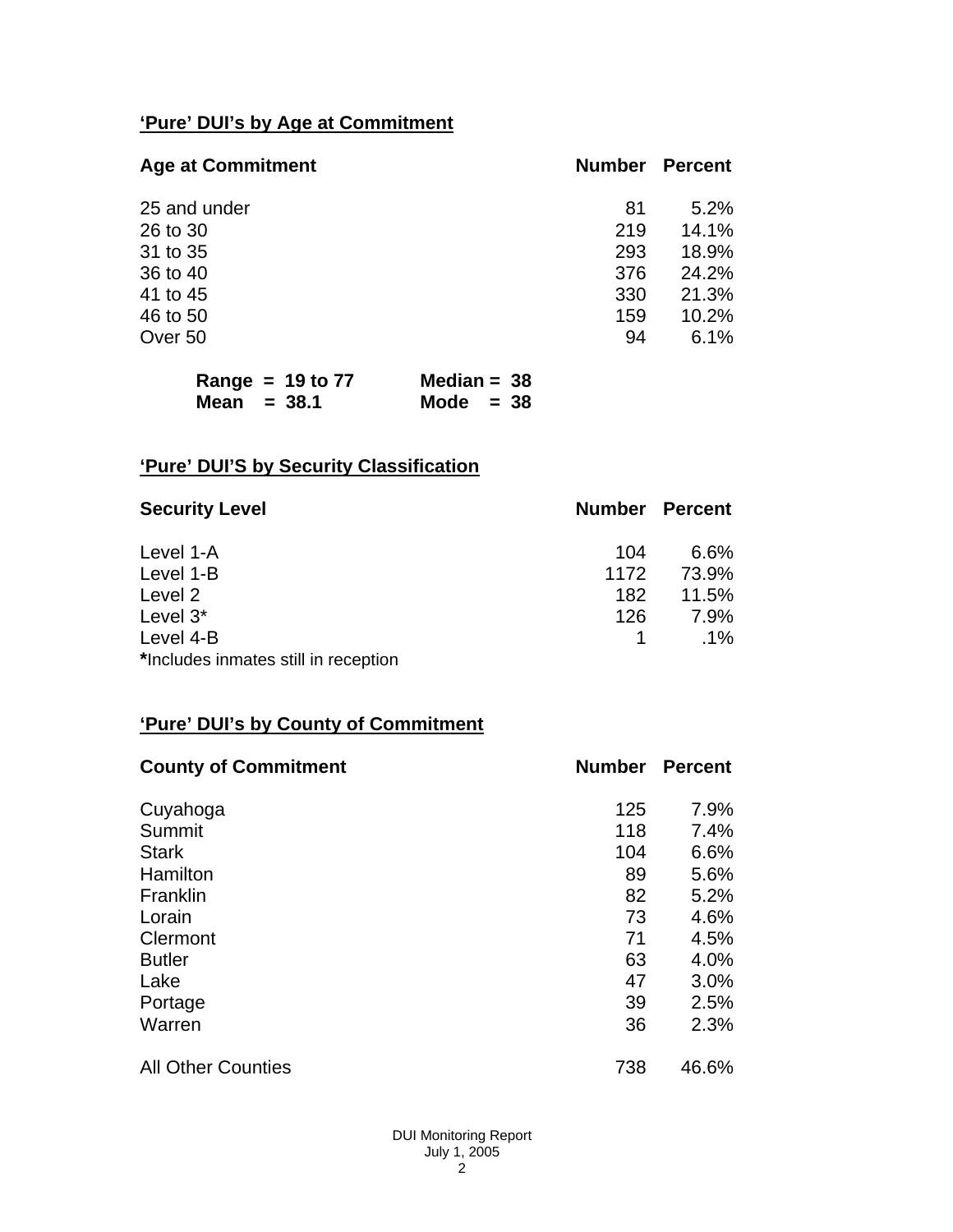# **'Pure' DUI's by Current Status**

| <b>Current Status</b>                  | <b>Number Percent</b> |       |
|----------------------------------------|-----------------------|-------|
| <b>Currently Incarcerated</b>          | 304                   | 19.2% |
| <b>Judicial Release</b>                | 249                   | 15.7% |
| <b>Released under PRC</b>              | 661                   | 41.7% |
| Released to Appeal Bond                | 5                     | .3%   |
| <b>Furlough (Transitional Control)</b> | 53                    | 3.3%  |
| <b>Vacated Sentence</b>                | 10                    | .6%   |
| <b>Court Order</b>                     | 10                    | .6%   |
| Death of Inmate                        |                       | .4%   |
| Released at Expiration of Prison Term* | 286                   | 18.0% |

\*Released without post-release control; of the 356 releases in 2004 and 2005, 198 were expiration of prison term (55.6%), compared with 66 inmates released onto PRC (fortysix of whom had successfully completed the IPP sentence reduction program).

## **'Pure' DUI's by Length of Sentence (in months)**

| <b>Length of Sentence</b>           |     | <b>Number Percent</b> |
|-------------------------------------|-----|-----------------------|
| Two Months (mandatory sentence)     | 33  | 2.1%                  |
| Three to Six months                 | 206 | 13.3%                 |
| Seven to Eleven months              | 166 | 10.7%                 |
| Twelve months                       | 431 | 27.8%                 |
| Thirteen to Seventeen months        | 161 | 10.4%                 |
| Eighteen months                     | 129 | 8.3%                  |
| Nineteen to Twenty-four Months      | 193 | 12.4%                 |
| <b>Twenty-five to Thirty Months</b> | 92  | 5.9%                  |
| Thirty-one to Thirty-five Months    | 0   |                       |
| Thirty-six months                   | 78  | 5.0%                  |
| Forty-eight to Fifty-nine Months    | 45  | 2.9%                  |
| <b>Sixty Months</b>                 | 18  | 1.2%                  |
|                                     |     |                       |

| Mode | $= 12$ months        |
|------|----------------------|
|      | Median $= 12$ months |

**Mean = 16.8 months**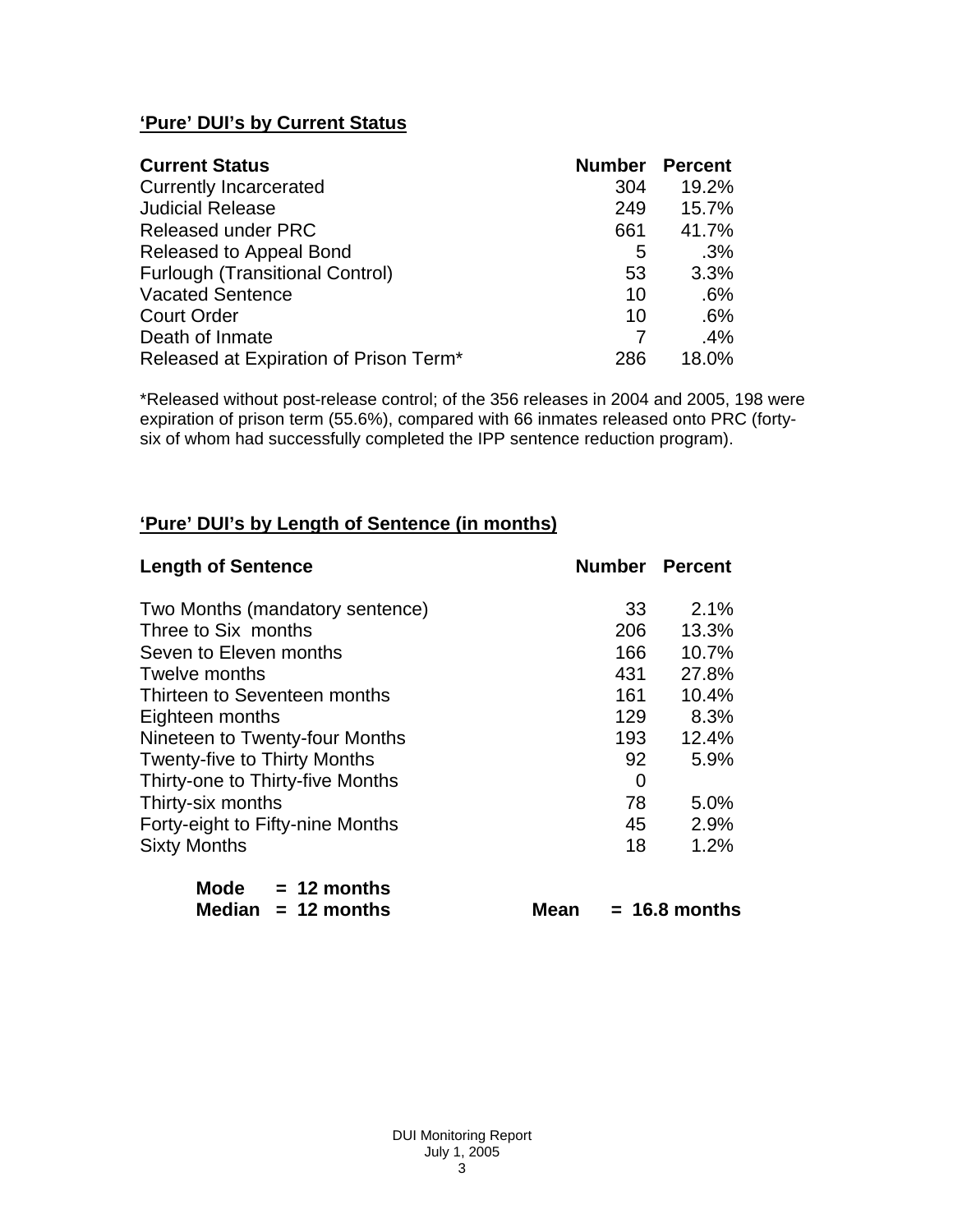# **'Pure' DUI's by Number of Prior Incarcerations**

| <b>Number of Prior Incarcerations</b> | <b>Number Percent</b> |               |
|---------------------------------------|-----------------------|---------------|
| None                                  | 948                   | 59.8%         |
| One                                   | 350                   | $22.1\%$      |
| Two                                   | 169                   | 10.75%        |
| Three or more                         |                       | $118$ $7.4\%$ |

## **'Pure' DUI's Currently Incarcerated by Parent Institution\* (7/1/05)**

|                                                    |                |                | # in   |
|----------------------------------------------------|----------------|----------------|--------|
| <b>Institution</b>                                 | <b>Number</b>  | <b>Percent</b> | Camp   |
| <b>Allen Correctional Institution</b>              | 7              | 2.3%           |        |
| <b>Belmont Correctional Institution</b>            | 9              | 3.0%           | 2      |
| <b>Chillicothe Correctional Institution</b>        | 14             | 4.6%           |        |
| <b>Corrections Reception Center</b>                | 22             | 7.2%           |        |
| <b>Franklin Pre-Release Center</b>                 | $\mathbf 1$    | .3%            |        |
| <b>Grafton Correctional Institution</b>            | 5              | 1.6%           |        |
| <b>Hocking Correctional Institution</b>            | $\overline{4}$ | 1.3%           |        |
| <b>Lake Erie Correctional Institution</b>          | $\overline{7}$ | 2.3%           |        |
| <b>Lebanon Correctional Institution</b>            | 1              | .3%            | 1      |
| <b>London Correctional Institution</b>             | $\overline{7}$ | 2.2%           | 1      |
| <b>Lorain Correctional Institution</b>             | 19             | 6.3%           |        |
| <b>Madison Correctional Institution</b>            | 3              | 1.0%           |        |
| <b>Mansfield Correctional Institution</b>          | $\overline{2}$ | $.7\%$         | 2      |
| <b>Marion Correctional Institution</b>             | $\overline{2}$ | .7%            |        |
| <b>Noble Correctional Institution</b>              | 11             | 3.6%           |        |
| <b>North Central Correctional Institution</b>      | $\overline{7}$ | 2.3%           |        |
| <b>North Coast Correctional Treatment Facility</b> | 124            | 40.8%          | $16**$ |
| <b>Northeast Pre-Release Center</b>                | $\overline{2}$ | $.7\%$         |        |
| Ohio Reformatory for Women                         | 21             | 6.9%           | $3***$ |
| <b>Pickaway Correctional Institution</b>           | 23             | 7.6%           |        |
| <b>Richland Correctional Institution</b>           | 6              | 2.0%           |        |
| <b>Ross Correctional Institution</b>               | 4              | 1.3%           | 3      |
| Southeastern Correctional Institution<br>$N = 304$ | 3              | 1.0%           |        |
| *Includes inmates out to court                     |                |                |        |
|                                                    |                |                |        |

\*\*In DUI IPP program at NCCTF

\*\*\*Camp Meridian (Community Service Intensive Program Prison) at ORW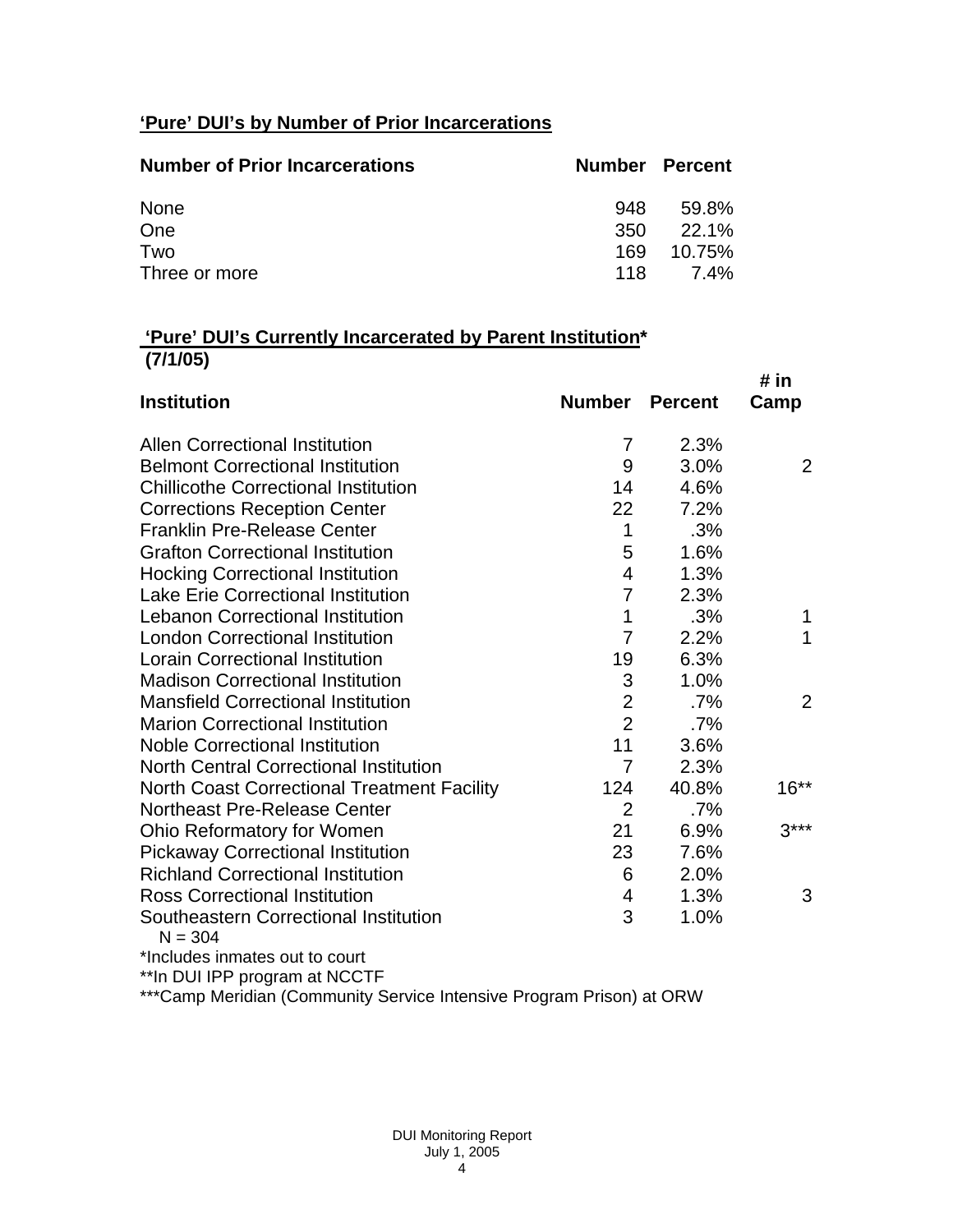# **'PURE' DUI OFFENDERS COMPARISON OF SELECTED RELEASE TYPES DEMOGRAPHICS AND TIME SERVED/TIME SAVED VARIABLES 7/1/05**

|                                                                         | <b>Release Types</b>        |                       |                                         |                         |                           |                              |                                                     |                          |  |
|-------------------------------------------------------------------------|-----------------------------|-----------------------|-----------------------------------------|-------------------------|---------------------------|------------------------------|-----------------------------------------------------|--------------------------|--|
| <b>Variables</b>                                                        | Post-<br>Release<br>Control |                       | IPP with<br>Post-<br>Release<br>Control |                         | Judicial<br>Release       |                              | Expiration<br>of Sentence<br>with No<br>Supervision |                          |  |
|                                                                         | N                           | $%^*$                 | $\mathsf{N}$                            | $\%$ *                  | N                         | $%^*$                        | N                                                   | $\%$ *                   |  |
| <b>TOTAL</b>                                                            | 419                         |                       | 237                                     |                         | 249                       |                              | 286                                                 |                          |  |
| Race:<br>White<br>African-American<br>Native American<br>Asian<br>Other | 397<br>20<br>$\overline{2}$ | 94.7<br>4.8<br>$.5\,$ | 226<br>8<br>1<br>$\overline{2}$         | 95.4<br>3.4<br>.4<br>.8 | 233<br>15<br>$\mathbf{1}$ | 93.6<br>6.0<br>$\mathbf{.4}$ | 263<br>22<br>1                                      | 92.0<br>7.7<br>$\cdot$ 3 |  |
| Gender:<br>Male<br>Female                                               | 404<br>15                   | 96.4<br>3.6           | 237                                     | 100.0                   | 225<br>24                 | 90.4<br>9.6                  | 270<br>16                                           | 94.4<br>5.6              |  |
| Age:<br>Mean<br>Median<br>Mode                                          | 37.6<br>37.0<br>36.0        |                       | 37.8<br>39.0<br>40.0                    |                         | 37.0<br>37.0<br>38.0      |                              | 38.1<br>38.0<br>44.0                                |                          |  |
| <b>Commitment County:</b><br>Major Urban**<br><b>All Others</b>         | 190<br>229                  | 45.4<br>54.6          | 75<br>162                               | 31.6<br>68.4            | 73<br>176                 | 29.3<br>70.7                 | 112<br>174                                          | 39.2<br>60.8             |  |

\*Column totals = 100%

\*\*Cuyahoga, Franklin, Hamilton, Lucas, Montgomery, Stark and Summit

\*\*\*Multiple modes; lowest value is shown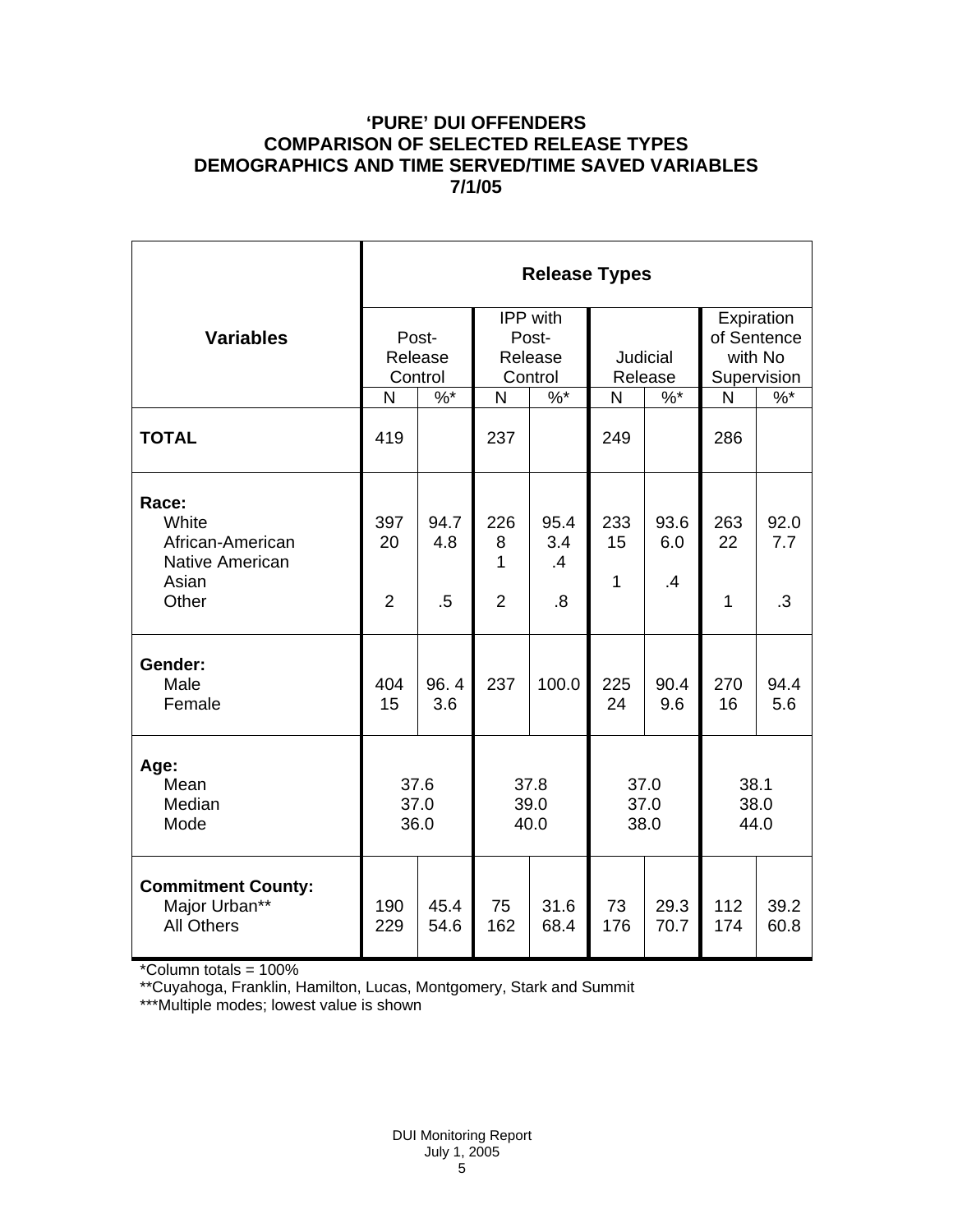|                                                                                       | <b>Release Types</b>   |                              |                        |                            |                       |                            |                       |                             |  |
|---------------------------------------------------------------------------------------|------------------------|------------------------------|------------------------|----------------------------|-----------------------|----------------------------|-----------------------|-----------------------------|--|
|                                                                                       |                        |                              | IPP with               |                            |                       |                            |                       | Expiration of               |  |
| <b>Variables</b>                                                                      | Post-                  |                              | Post-                  |                            |                       |                            |                       | Sentence                    |  |
|                                                                                       |                        | Release                      | Release                |                            | <b>Judicial</b>       |                            | (with No              |                             |  |
|                                                                                       |                        | Control                      | Control                |                            | Release               |                            | Supervision)          |                             |  |
|                                                                                       | N                      | $\%$ *                       | N                      | $\%$ *                     | N                     | $\%$ *                     | N                     | $\%$                        |  |
| <b>Sentence Length</b><br>(Months):<br>Mean                                           | 11.2<br>18.9           |                              | 18.5                   |                            | 13.7                  |                            |                       |                             |  |
| Median                                                                                |                        |                              | 16.0                   |                            | 17.0                  |                            | 12.0                  |                             |  |
| Mode                                                                                  | 12.0<br>12.0           |                              | 12.0                   |                            | 12.0                  |                            | 12.0                  |                             |  |
| <b>Number of Priors:</b><br>None<br>One<br>Two<br>Three or More                       | 227<br>101<br>44<br>47 | 54.2<br>24.1<br>10.5<br>11.2 | 159<br>59<br>15<br>4   | 67.1<br>24.9<br>6.3<br>1.7 | 170<br>40<br>22<br>17 | 68.3<br>16.1<br>8.8<br>6.8 | 165<br>73<br>31<br>17 | 57.7<br>25.5<br>10.8<br>5.9 |  |
| <b>Time Served (Months):</b>                                                          |                        |                              |                        |                            |                       |                            |                       |                             |  |
| Mean                                                                                  | 8.7                    |                              | 6.0                    |                            | 5.3                   |                            | 10.4                  |                             |  |
| Median                                                                                | 7.8                    |                              | 5.1                    |                            | 3.6                   |                            | 8.3                   |                             |  |
| Mode                                                                                  |                        | $4.6**$                      | 4.8                    |                            | $2.3**$               |                            | $5.3**$               |                             |  |
| <b>Time Saved Through</b><br><b>Early Release (Months):</b><br>Mean<br>Median<br>Mode | N/A                    |                              | 11.7<br>7.5<br>$6.7**$ |                            | 12.7<br>10.2<br>9.2   |                            | N/A                   |                             |  |

\*Column totals = 100%

\*\*Multiple modes; lowest value is shown